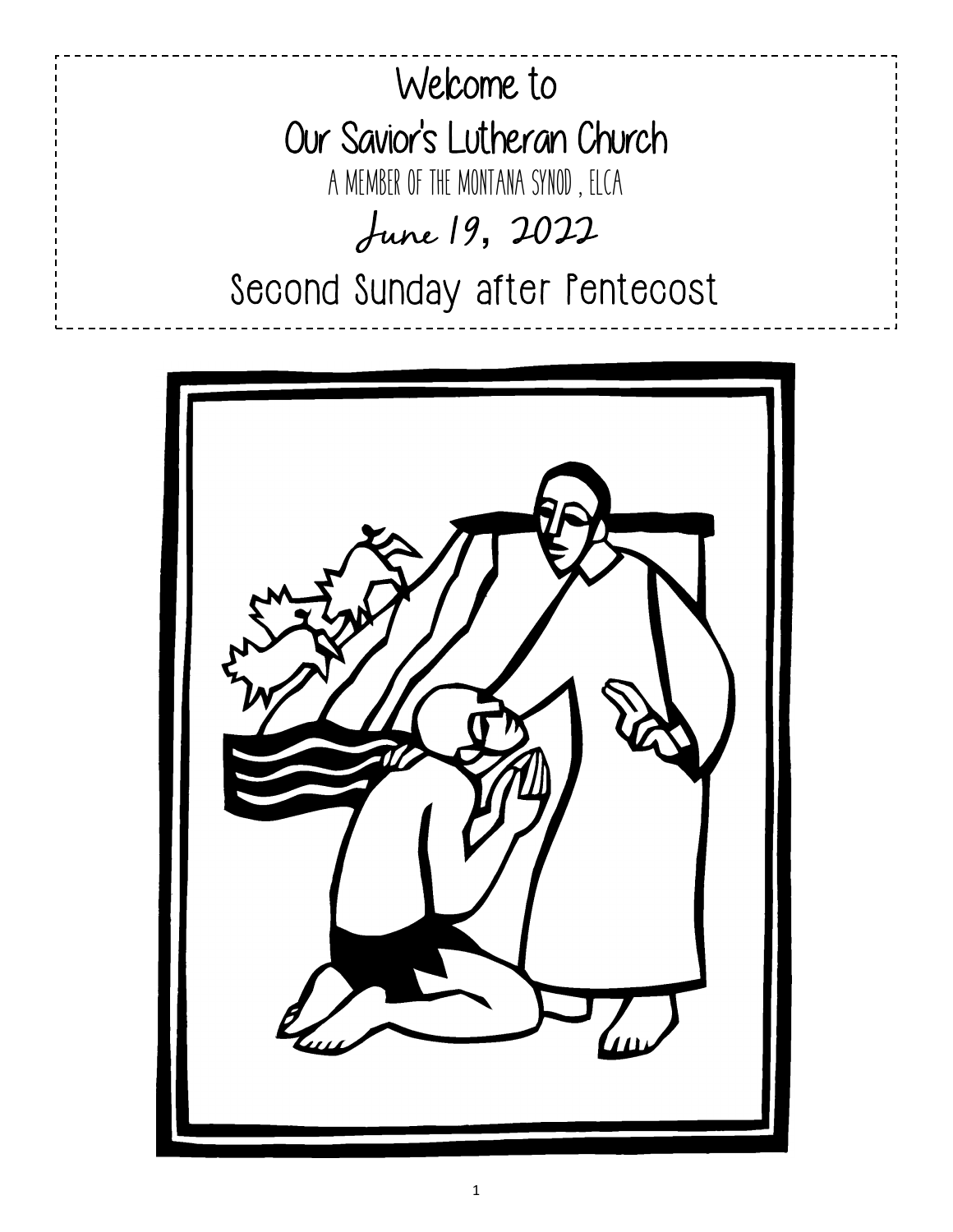# **PRELUDE**

# **ANNOUNCEMENTS**

# **PREPARE FOR WORSHIP**

# **CONFESSION AND FORGIVENESS**

In the name of the Father, and of the  $+$  Son, and of the Holy Spirit.

## **Amen.**

Almighty God, to whom all hearts are open, all desires known, and from whom no secrets are hid: cleanse the thoughts of our hearts by the inspiration of your Holy Spirit, that we may perfectly love you and worthily magnify your holy name, through Jesus Christ our Lord.

## **Amen.**

Let us confess our sin in the presence of God and of one another.

*Silence is kept for reflection.*

## Gracious God,

**have mercy on us. We confess that we have turned from you and given ourselves into the power of sin. We are truly sorry and humbly repent. In your compassion forgive us our sins, known and unknown, things we have done and things we have failed to do. Turn us again to you, and uphold us by your Spirit, so that we may live and serve you in newness of life through Jesus Christ, our Savior and Lord. Amen.**

God, who is rich in mercy, loved us even when we were dead in sin, and made us alive together with Christ. By grace we have been saved. In the name of  $+$  Jesus Christ, our sins are forgiven. Almighty God strengthen us with power through the Holy Spirit, that Christ may live in our hearts through faith. **Amen.**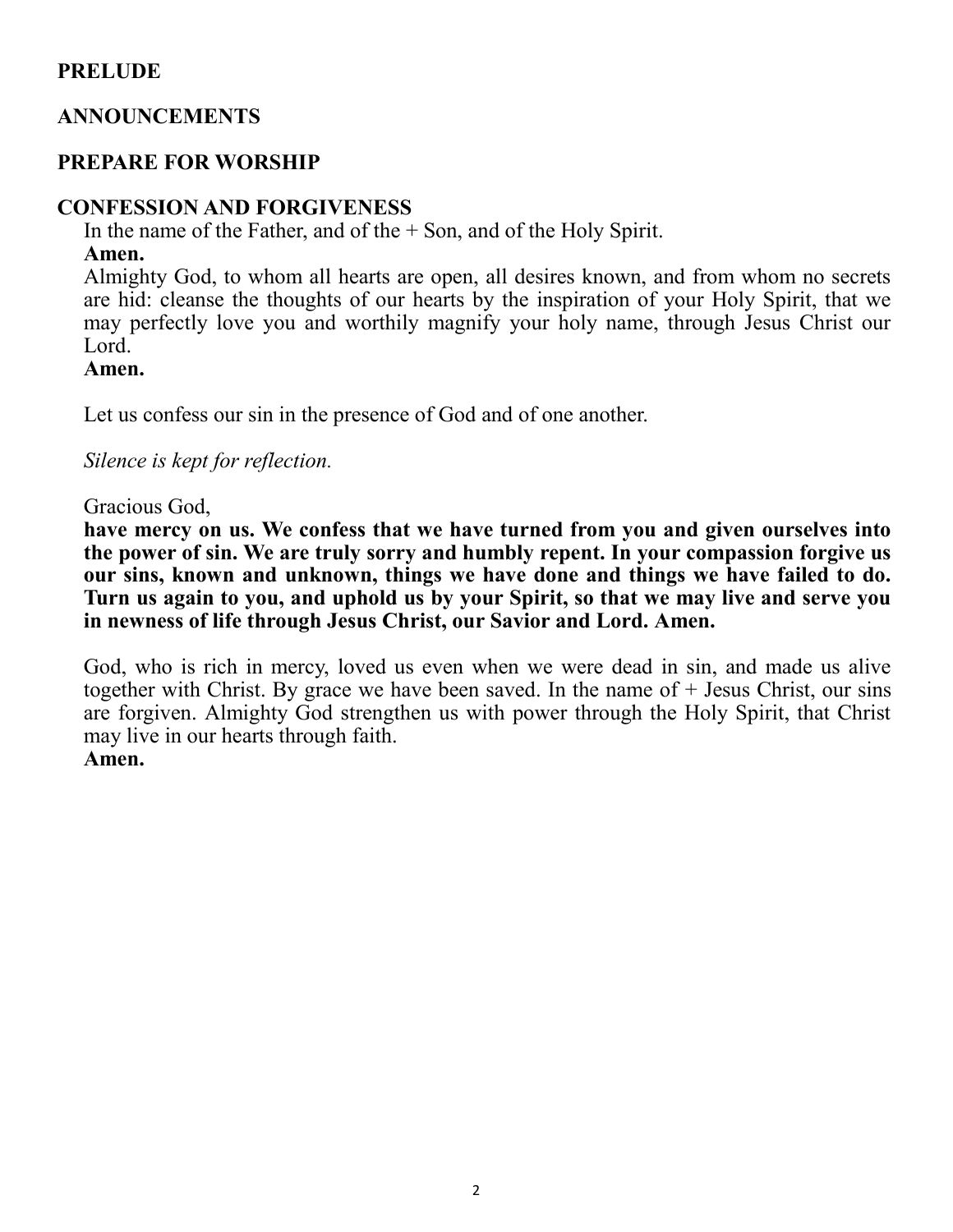

Text © Miss E. Farjeon Will Trust, admin. David Higham Associates

Duplication in any form prohibited without permission or valid license from copyright administrator.

*Permission to podcast/stream the music in this service obtained from ONE LICENSE, license #A-734845. All rights reserved.* 

#### **GREETING**

The grace of our Lord Jesus Christ, the love of God, and the communion of the Holy Spirit be with you all. **And also with you.**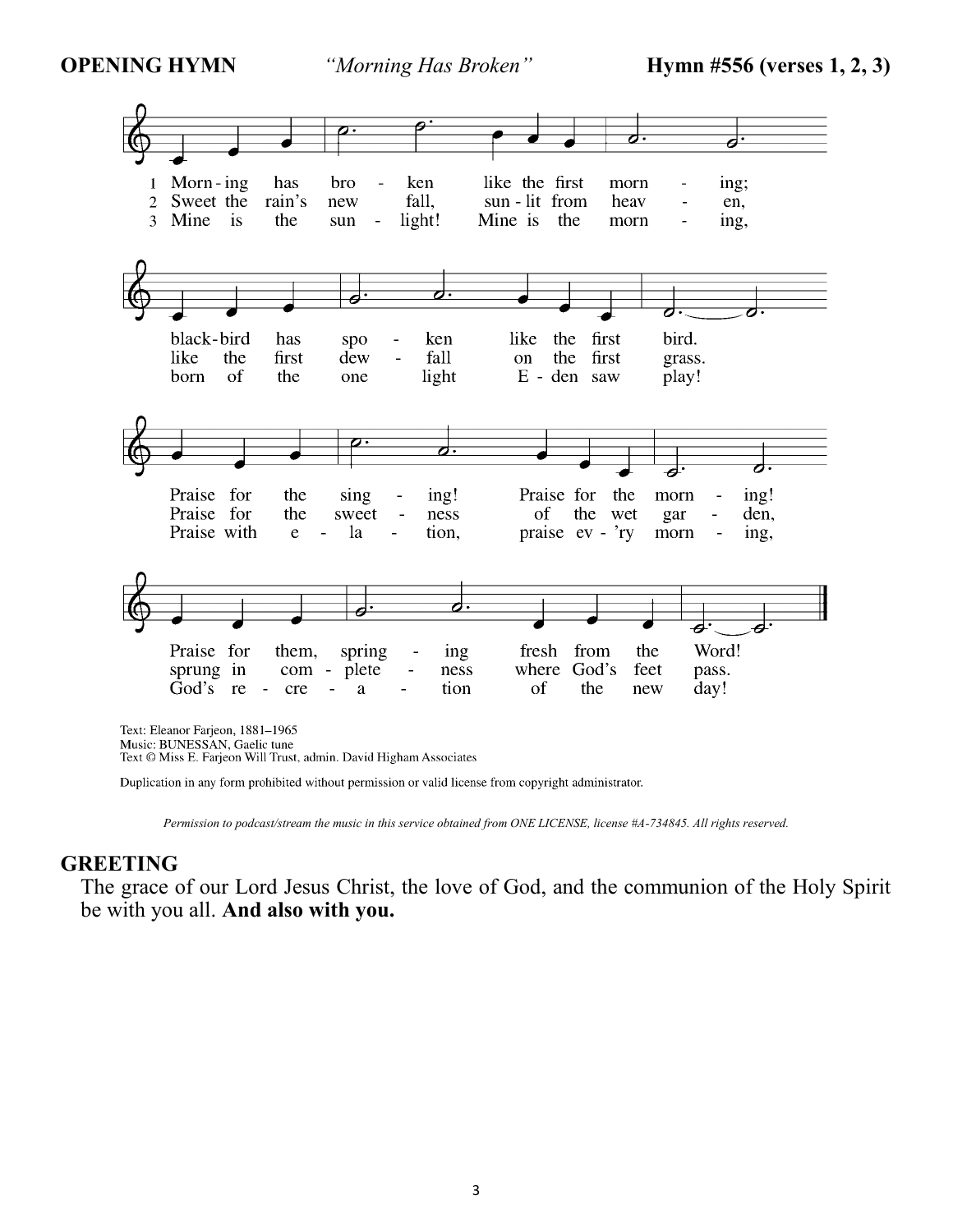# **KYRIE**



*Permission to podcast/stream the music in this service obtained from ONE LICENSE, license #A-734845. All rights reserved*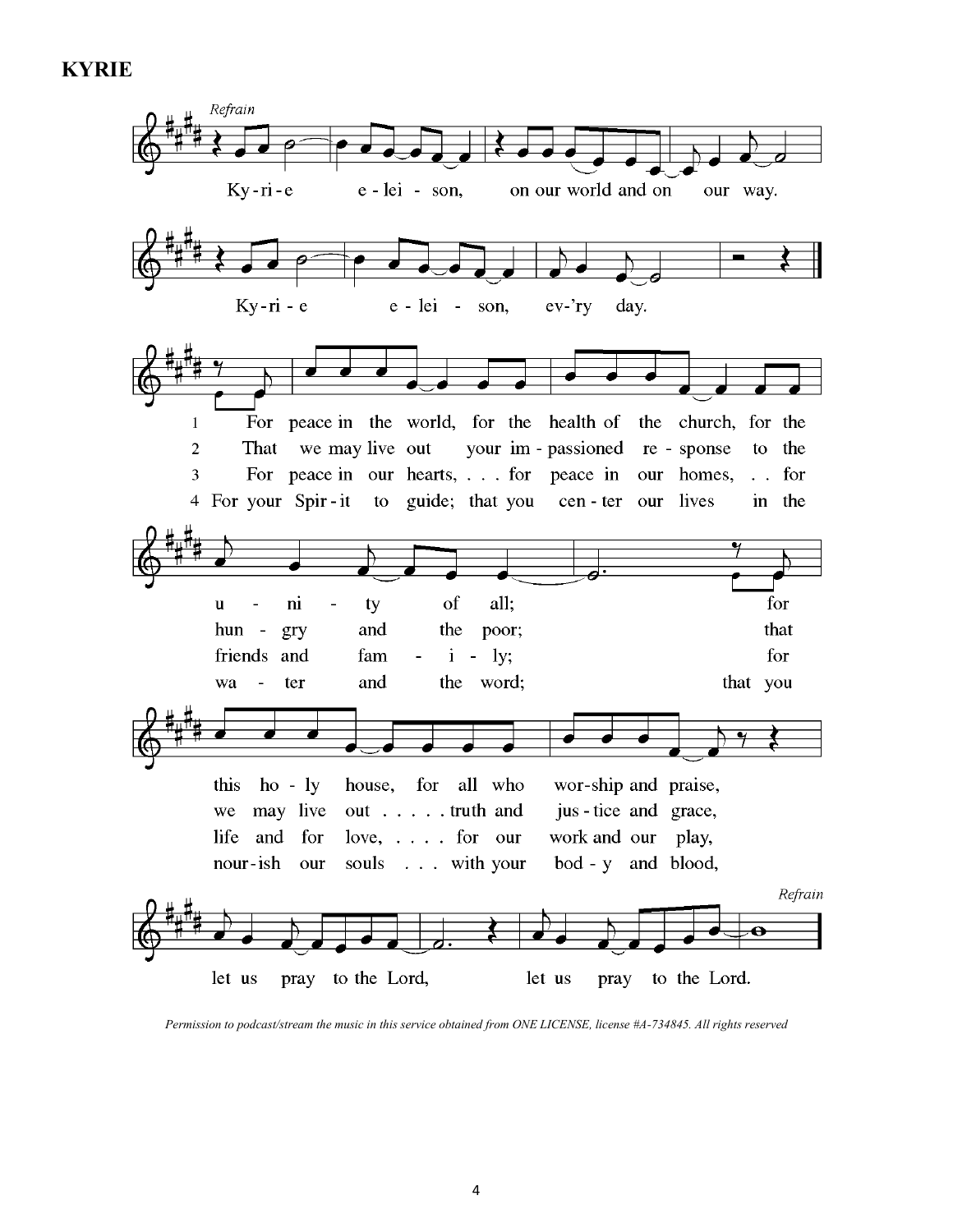## **PRAYER OF THE DAY**

Let us pray together:

**O Lord God, we bring before you the cries of a sorrowing world. In your mercy set us free from the chains that bind us, and defend us from everything that is evil, through Jesus Christ, our Savior and Lord. Amen.** 

**READING** *Galatians 3:23-29*

A reading from Galatians, the 3rd chapter.

 $^{23}$ Now before faith came, we were imprisoned and guarded under the law until faith would be revealed. <sup>24</sup>Therefore the law was our disciplinarian until Christ came, so that we might be justified by faith.  $25$ But now that faith has come, we are no longer subject to a disciplinarian,  $^{26}$  for in Christ Jesus you are all children of God through faith.  $^{27}$ As many of you as were baptized into Christ have clothed yourselves with Christ. <sup>28</sup>There is no longer Jew or Greek, there is no longer slave or free, there is no longer male and female; for all of you are one in Christ Jesus. <sup>29</sup>And if you belong to Christ, then you are Abraham's offspring, heirs according to the promise.

The word of the Lord. **Thanks be to God.**

# **PSALM 22:19-28**

<sup>19</sup>But you, O LORD, be not far away; O my help, hasten to my aid.

<sup>20</sup>**Deliver me from the sword, my life from the power of the dog.**

<sup>21</sup>Save me from the lion's mouth! From the horns of wild bulls you have rescued me.

<sup>22</sup>**I will declare your name to my people; in the midst of the assembly I will praise you.**

<sup>23</sup>You who fear the LORD, give praise! All you of Jacob's line, give glory. Stand in awe of the LORD, all you offspring of Israel.

<sup>24</sup>For the LORD does not despise nor abhor the poor in their poverty; neither is the **LORD's face hidden from them; but when they cry out, the LORD hears them.**

 $^{25}$ From you comes my praise in the great assembly; I will perform my vows in the sight of those who fear the LORD.

<sup>26</sup>**The poor shall eat and be satisfied, let those who seek the LORD give praise! May your hearts live forever!** 

 $^{27}$ All the ends of the earth shall remember and turn to the LORD; all the families of nations shall bow before God.

<sup>28</sup>**For dominion belongs to the LORD, who rules over the nations.**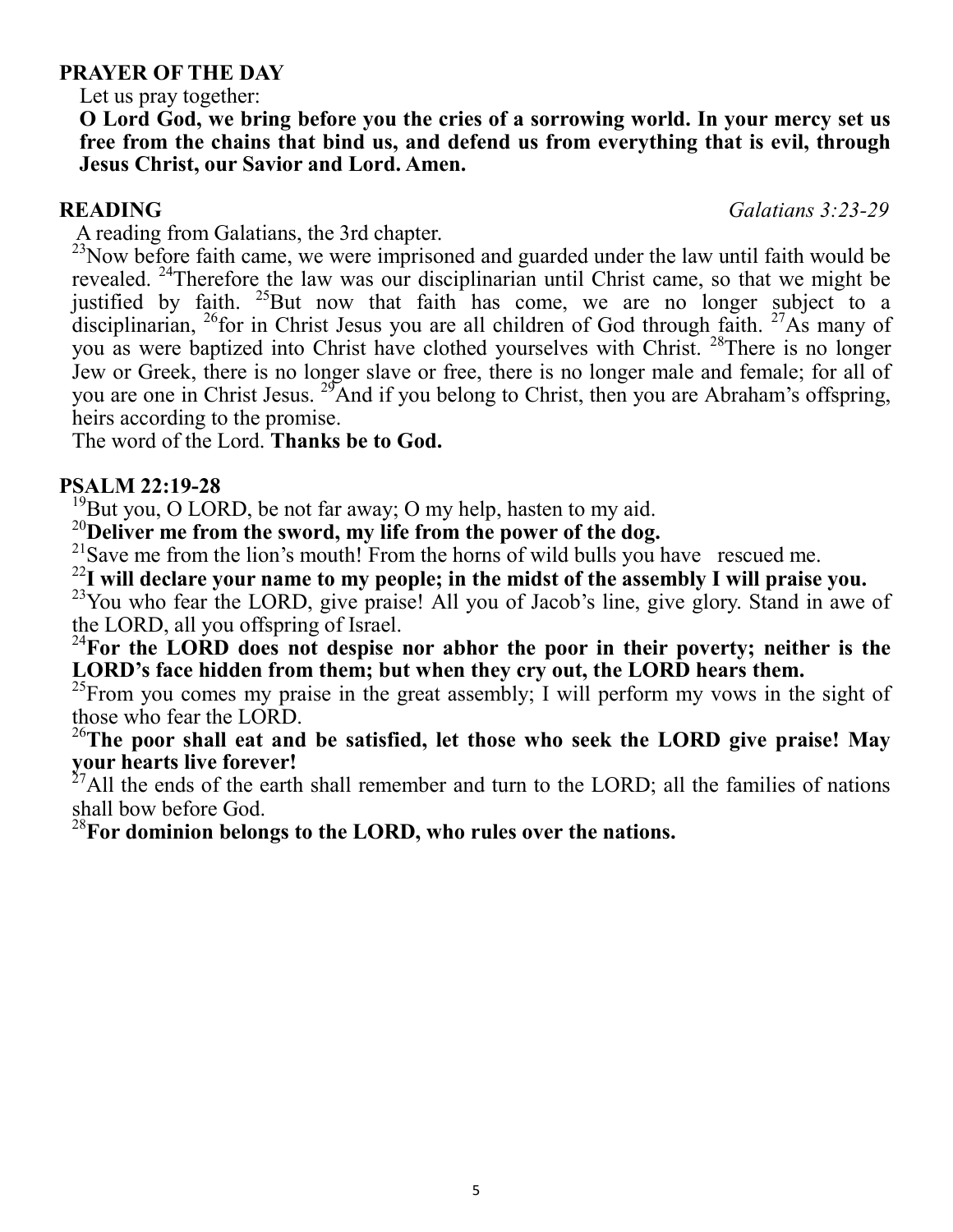![](_page_5_Figure_0.jpeg)

*Permission to podcast/stream the music in this service obtained from ONE LICENSE, license #A-734845. All rights reserved*

#### **GOSPEL READING** *Luke 8:26-39*

The Holy Gospel according to Luke, the 8th chapter:

# **Glory to you, O Lord**

 $26$ Then [Jesus and his disciples] arrived at the country of the Gerasenes, which is opposite Galilee.  $^{27}$ As he stepped out on land, a man of the city who had demons met him. For a long time he had worn no clothes, and he did not live in a house but in the tombs. <sup>28</sup>When he saw Jesus, he fell down before him and shouted at the top of his voice, "What have you to do with me, Jesus, Son of the Most High God? I beg you, do not torment me"—<sup>29</sup>for Jesus had commanded the unclean spirit to come out of the man. (For many times it had seized him; he was kept under guard and bound with chains and shackles, but he would break the bonds and be driven by the demon into the wilds.)  $30$  Jesus then asked him, "What is your name?" He said, "Legion"; for many demons had entered him. <sup>31</sup>They begged him not to order them to go back into the abyss. <sup>32</sup>Now there on the hillside a large herd of swine was feeding; and the demons begged Jesus to let them enter these. So he gave them permission. <sup>33</sup>Then the demons came out of the man and entered the swine, and the herd rushed down the steep bank into the lake and was drowned. <sup>34</sup>When the swineherds saw what had happened, they ran off and told it in the city and in the country. <sup>35</sup>Then people came out to see what had happened, and when they came to Jesus, they found the man from whom the demons had gone sitting at the feet of Jesus, clothed and in his right mind. And they were afraid. <sup>36</sup>Those who had seen it told them how the one who had been possessed by demons had been healed. <sup>37</sup>Then all the people of the surrounding country of the Gerasenes asked Jesus to leave them; for they were seized with great fear. So he got into the boat and returned. <sup>38</sup>The man from whom the demons had gone begged that he might be with him; but Jesus sent him away, saying, <sup>39</sup> Return to your home, and declare how much God has done for you." So he went away, proclaiming throughout the city how much Jesus had done for him.

The gospel of the Lord. **Praise to you O Christ.**

# **TIME WITH CHILDREN**

# **SERMON**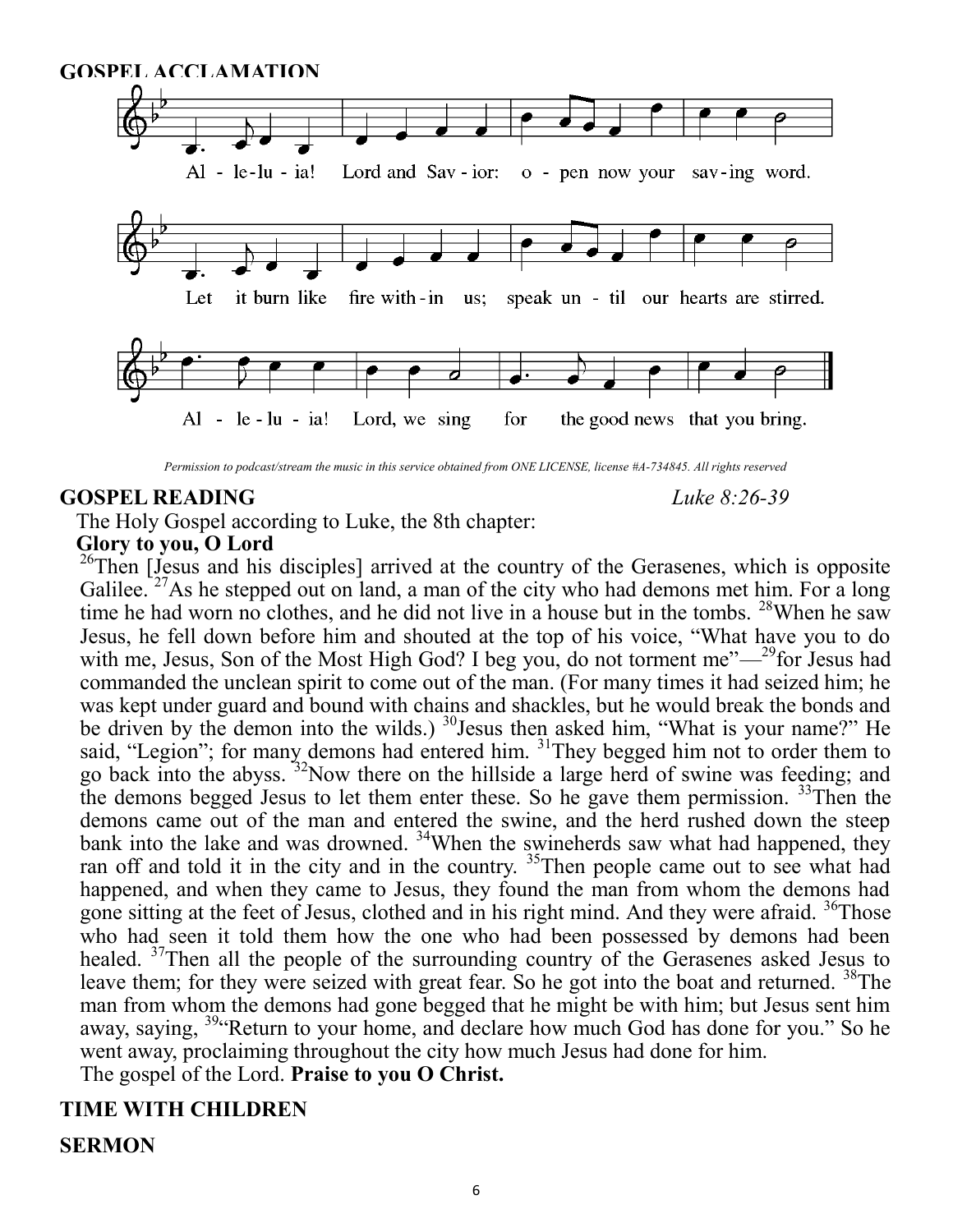**HYMN OF THE DAY** *<i>"I Love to Tell the Story"* **Hymn #661 (verses 1, 2)** 

![](_page_6_Picture_3.jpeg)

 *Permission to podcast/stream the music in this service obtained from ONE LICENSE, license #A-734845. All rights reserved*

#### **PRAYERS OF INTERCESSION**

The response to "God of grace" is **"hear our prayer"**

#### **SHARING OF CHRIST'S PEACE**

The peace of Christ be with you all. **And also with you.**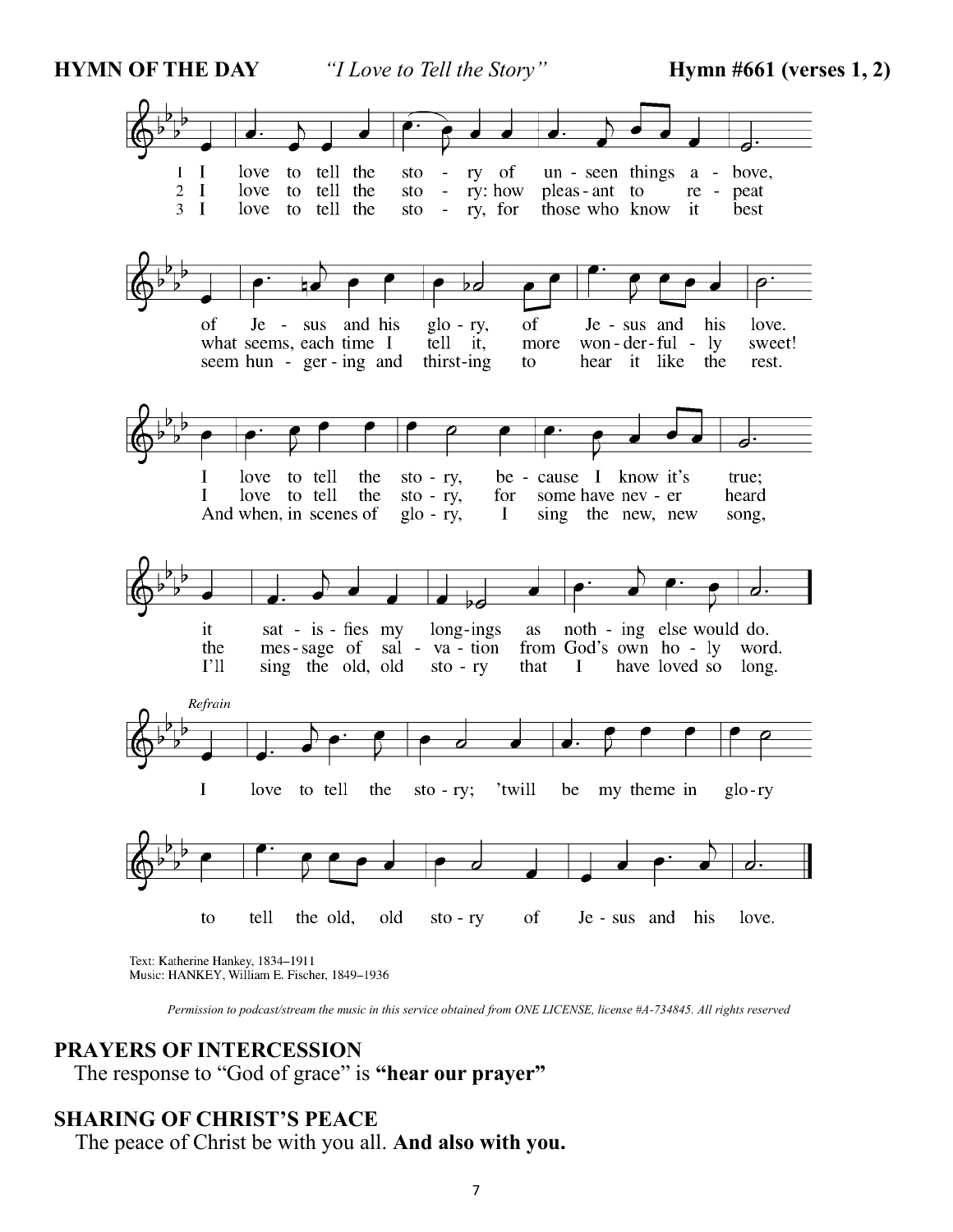# **OFFERING PRAYER**

As the usher has brought forth our monetary offerings to God, now let us pray together: **Receive these gifts, and the offering of our lives, O Lord, that we may be your risen body in the world. Amen.**

#### **HOLY COMMUNION**

God, you are indeed almighty, merciful and holy. Great is the majesty of your glory. You love the world so much that you gave your only Son, so that everyone who believes in him may not perish but have eternal life. We give thanks for his coming into the world to accomplish all things for our salvation.

#### **WORDS OF INSTITUTION**

In the night in which he was betrayed, our Lord Jesus took bread, and gave thanks; broke it, and gave it to his disciples, saying: Take and eat; this is my body, given for you. Do this for the remembrance of me.

Again, after supper, he took the cup, gave thanks, and gave it for all to drink, saying: This cup is the new covenant in my blood, shed for you and for all people for the forgiveness of sin. Do this for the remembrance of me.

We pray together as our Lord taught us:

**Our Father, who art in heaven, hallowed be thy name, thy kingdom come, thy will be done, on earth as it is in heaven. Give us this day our daily bread; and forgive us our trespasses, as we forgive those who trespass against us; and lead us not into temptation, but deliver us from evil. For thine is the kingdom, and the power, and the glory, forever and ever. Amen.**

## **DISTRIBUTION**

## **TABLE BLESSING**

## **PRAYER AFTER COMMUNION**

Let us pray together:

**We give you thanks, generous God, for in this bread and cup we have tasted the new heaven and earth where hunger and thirst are no more. Send us from this table as witnesses to the resurrection, that through our lives, all may know life in Jesus' name. Amen.**

#### **BLESSING**

God, the Author of life, Christ, the living Cornerstone, and the life-giving Spirit of adoption, + bless you now and forever.

**Amen. Amen. Amen.** *(sung)*